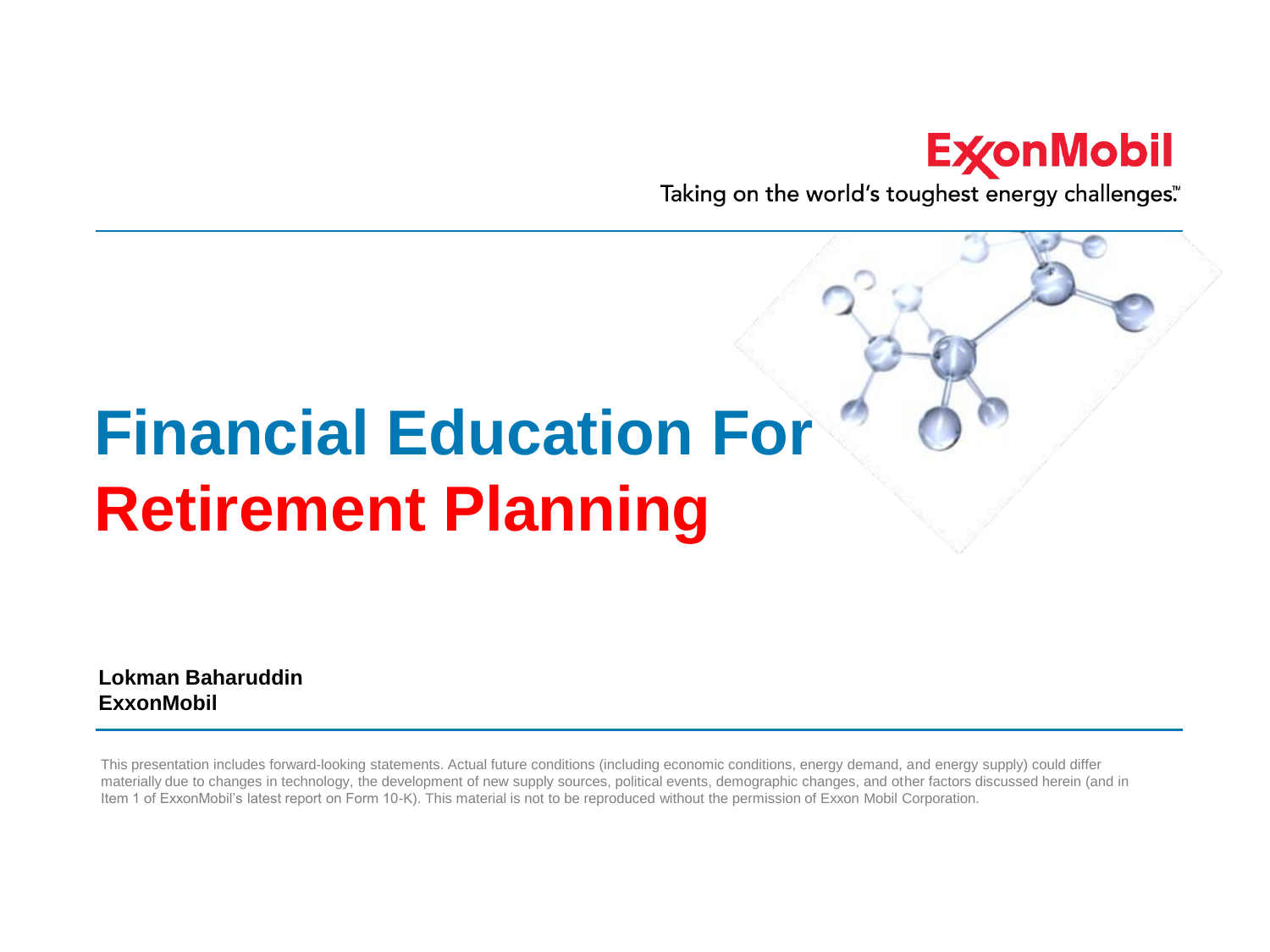

- •Long Term Orientation
- •Shared Responsibility
- •Start Early
	- Awareness & Understanding of **Needs**
	- Just In-Time Information
	- Availability of Options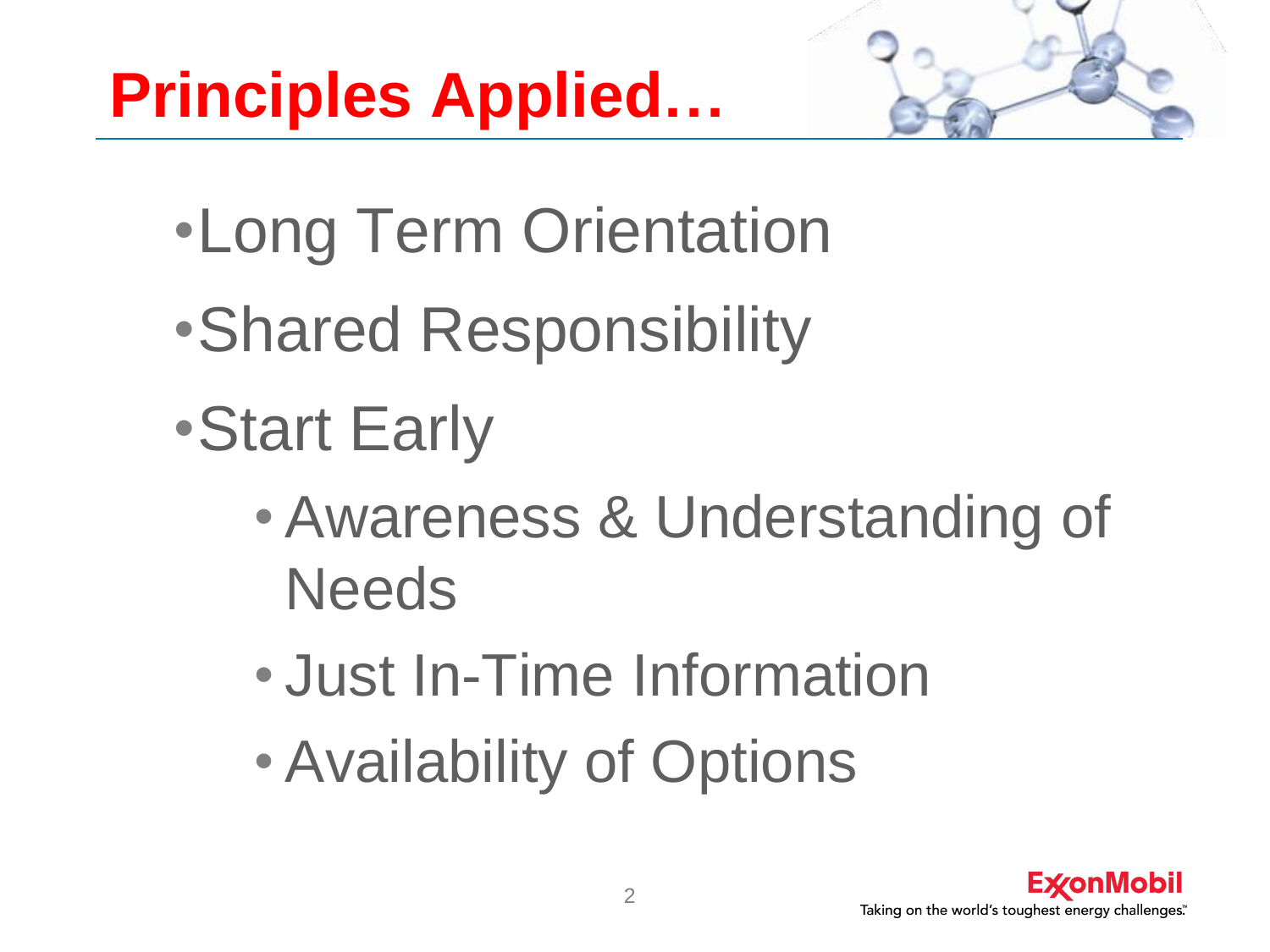# **Retirement Planning**

- It is never too early to plan for retirement
- Have you considered?



- •When and Where to Retire?
- •How do you want to spend time in retirement?
- •What standard of living would you like in retirement?
- •How much do you need in retirement?
- •Where will your retirement income come from?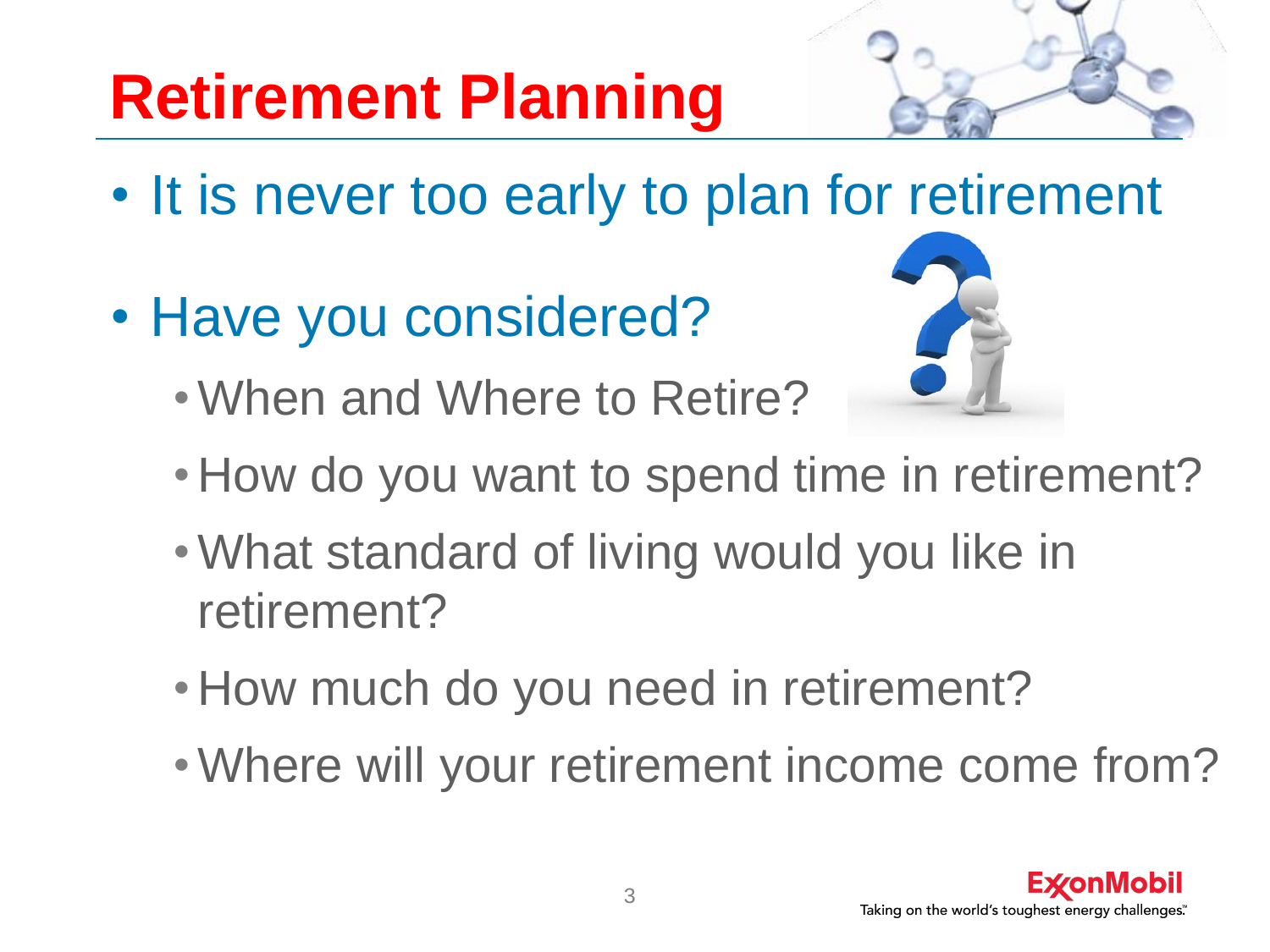**Post Retirement (> 60 years old) Second career Bucket List Prepare for Heaven**

**Late-career (> 50 years old) Getting Ready Planning for retirement Keeping healthy**

> **Mid-career (36 – 49 years old) Building wealth Savings Investing Property/Equity Family: children's education and health Upgrading Lifestyle**

**Early career (Below 35 years old) Getting Started Surviving**

**Bills, foods, basic necessities Starting a family Own a Car/House/Social club**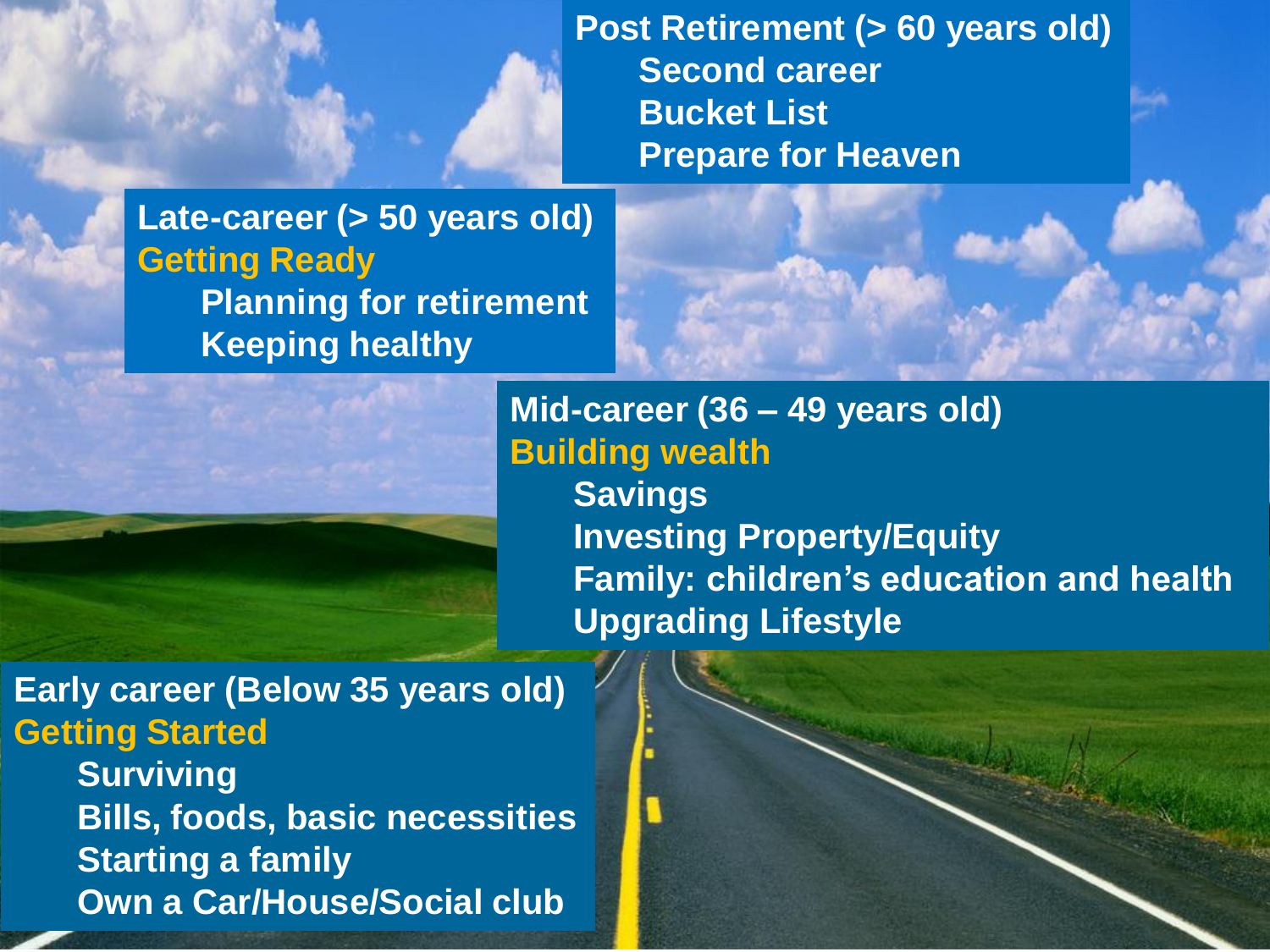# **Long Term Orientation…**

### New Employee Orientation Program

- A brief introduction of their financial standing
	- •Total Remuneration
		- Career Orientation Salary Treatments
		- How do we derive our annual salary program?
		- How do we pay competitively in the market?
	- •Benefits Plans
		- Medical plan/Survivor's Benefit
		- Lump Sum Retirement Plan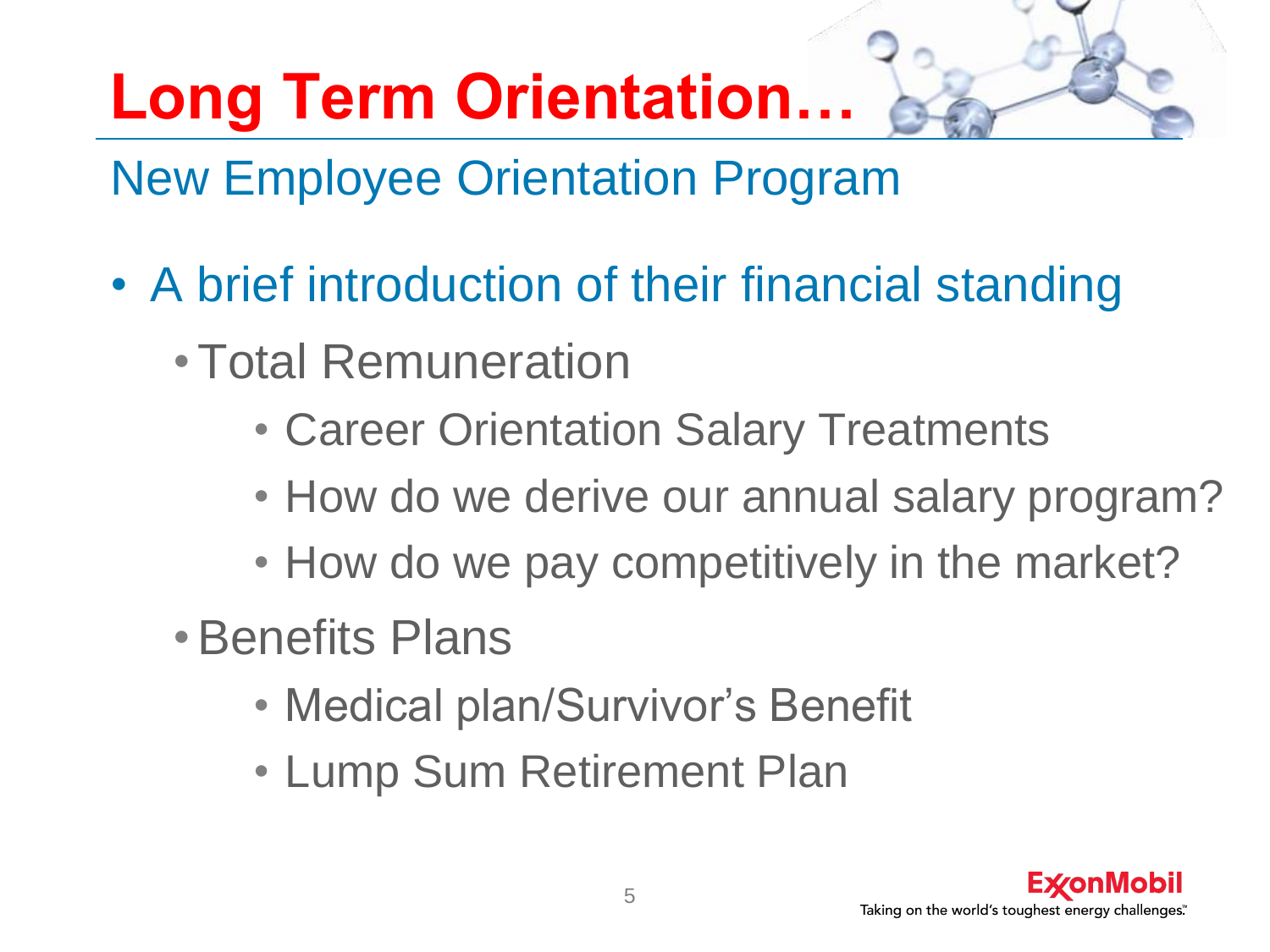#### **Retirement planning is not just about the money**

**Peace of Mind**

**Retirement Planning**

Comm

**Emotional**<br>Physical Physical Financial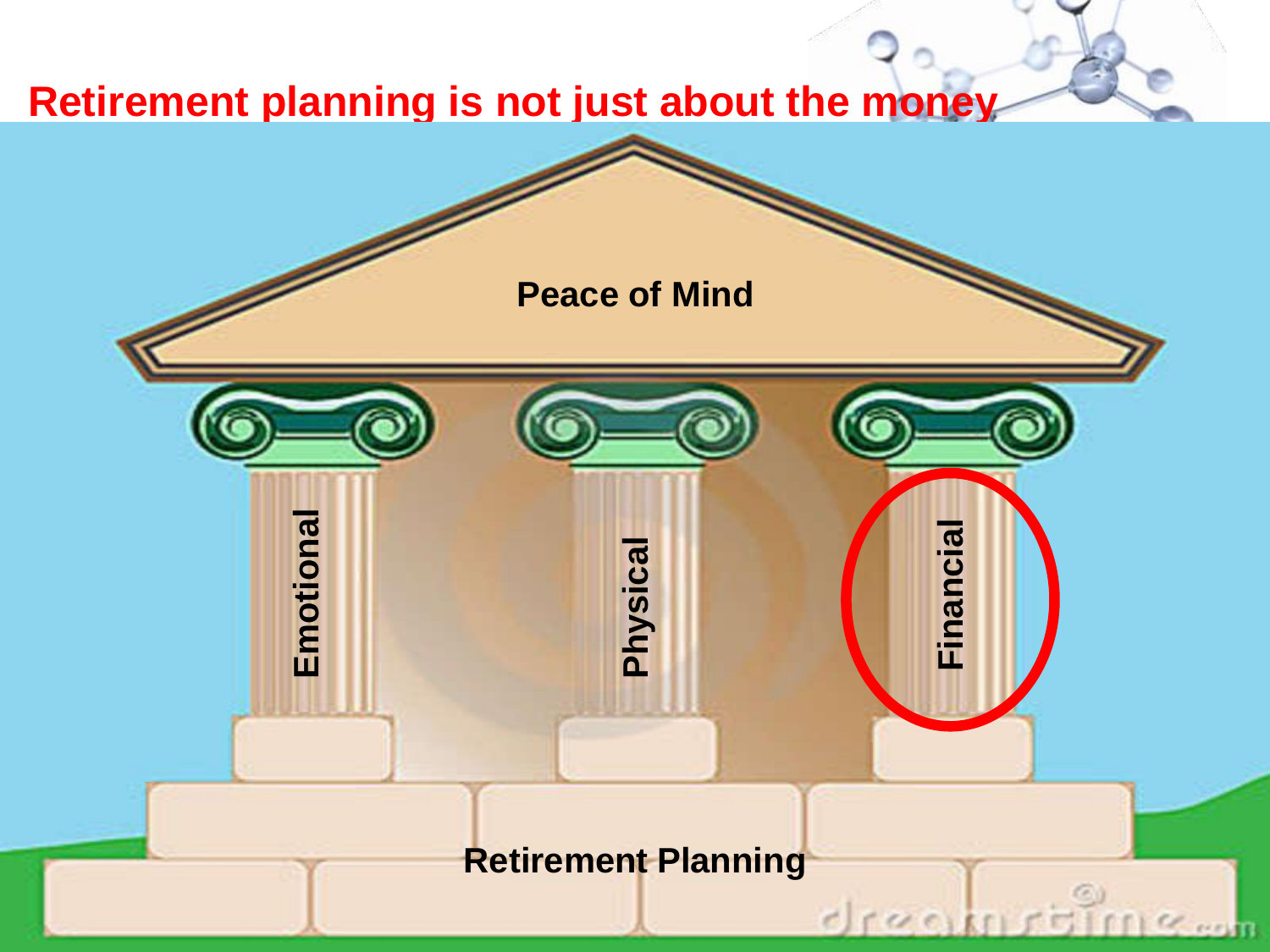# **Financial Wellbeing – Getting Started**



- Target group: In their early career stage or < 35 years old
- Topics/Discussion on:
	- Define own financial goals for short, medium and long term
	- Prepare a budget and identify ways to minimize expenses and maximize income
	- Explain advantages and disadvantages of investment options available
		- Equity and Property
	- Debt management
		- Difference between 'good debt' vs. 'bad debt'
	- Initiate risk management (insurance) planning and asset protection
		- Diversify your wealth
		- Match appropriate investments to your timeframe
		- Stick to your investment strategy
		- Invest small amounts regularly
		- 7 • Seek regular financial planning advice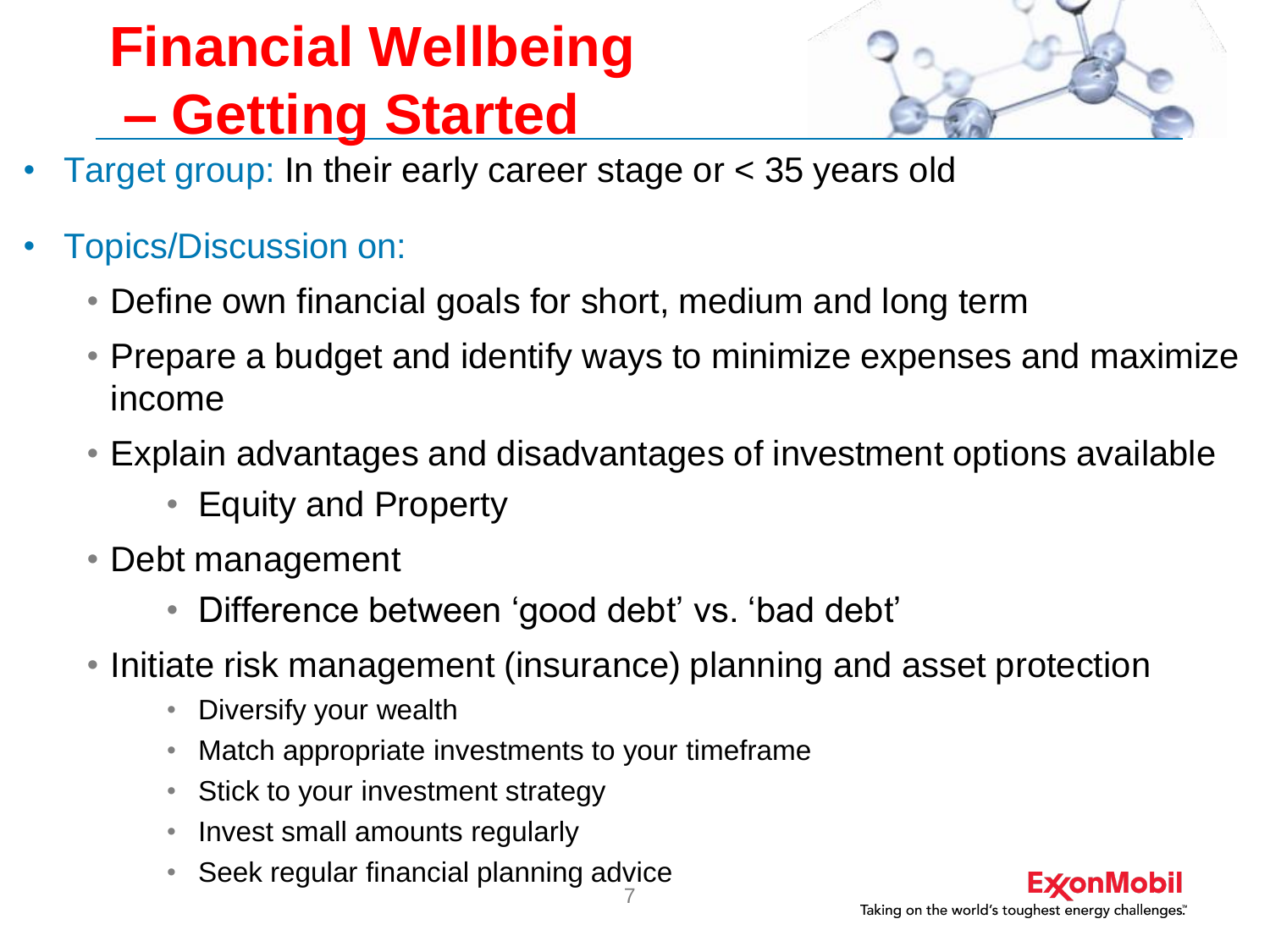## **Financial Wellbeing – Building Wealth**

- Target audiences:
	- In their mid career stage or between the age of 36 49 years old.
- Share info and guide participants on:
	- How to identify the likely risk and return associated with different investment types
		- Equity and Property
	- Outline the fundamental characteristics of pension scheme and identify the different types of contributions and tax treatments
	- Access information to calculate your life expectancy and contributions needed to retire comfortably
	- Explain the purpose and importance of various insurance types in protecting your income and loved ones
	- Discuss basic estate planning strategies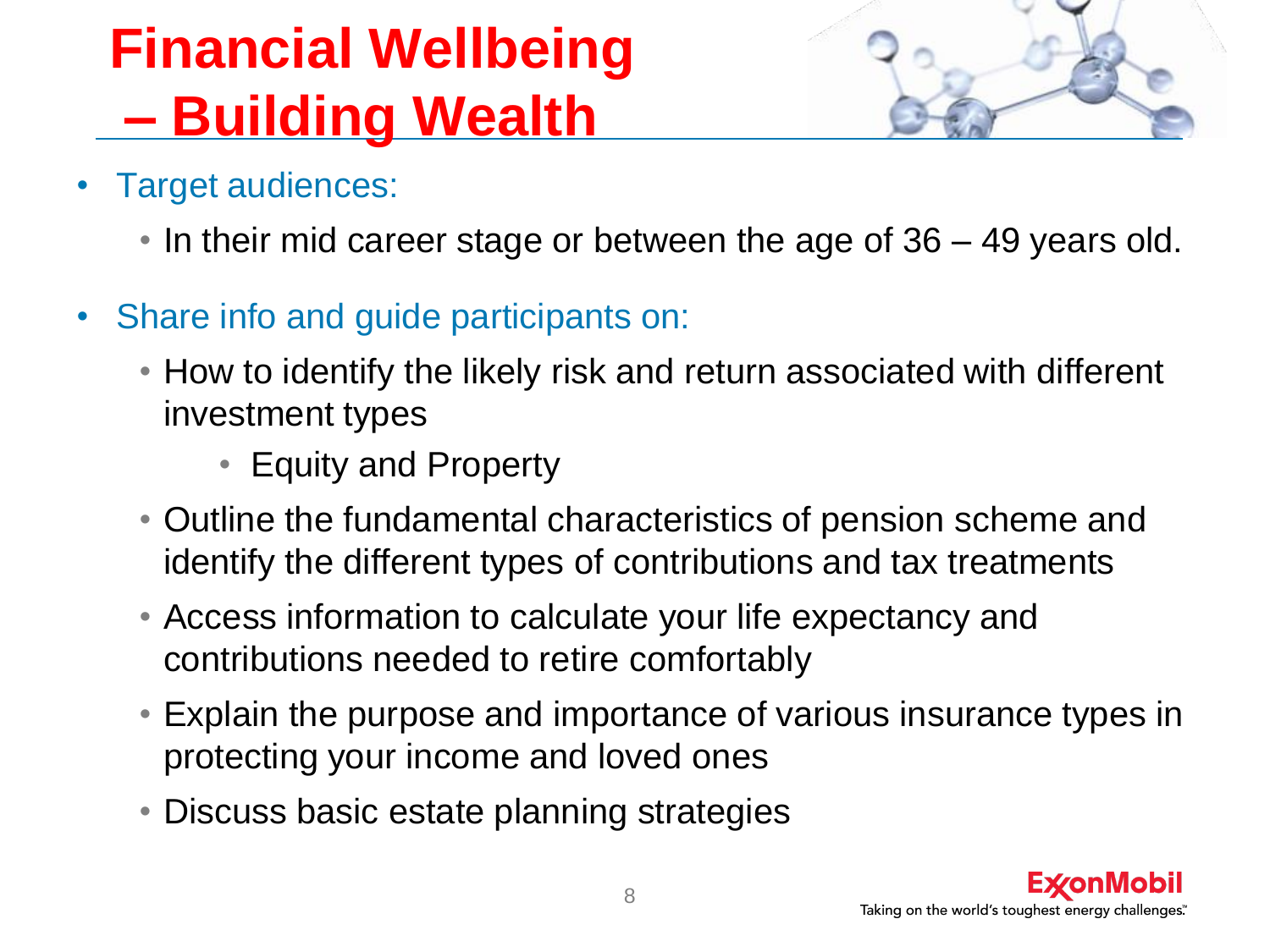### Pre-Retirement

- 
- Target audiences: 50 years old and above with spouses are invited
- Learn how to create a personal action plan for retirement that considers:
	- ExxonMobil Retirement Benefits
	- Financial and life goals
	- Desired retirement lifestyle
	- Retirement income needs and sources
	- Health care coverage needs
	- Investment planning for retirement and beyond
	- Estate Management
	- Wishes on leaving a legacy<sub>9</sub>for heirs

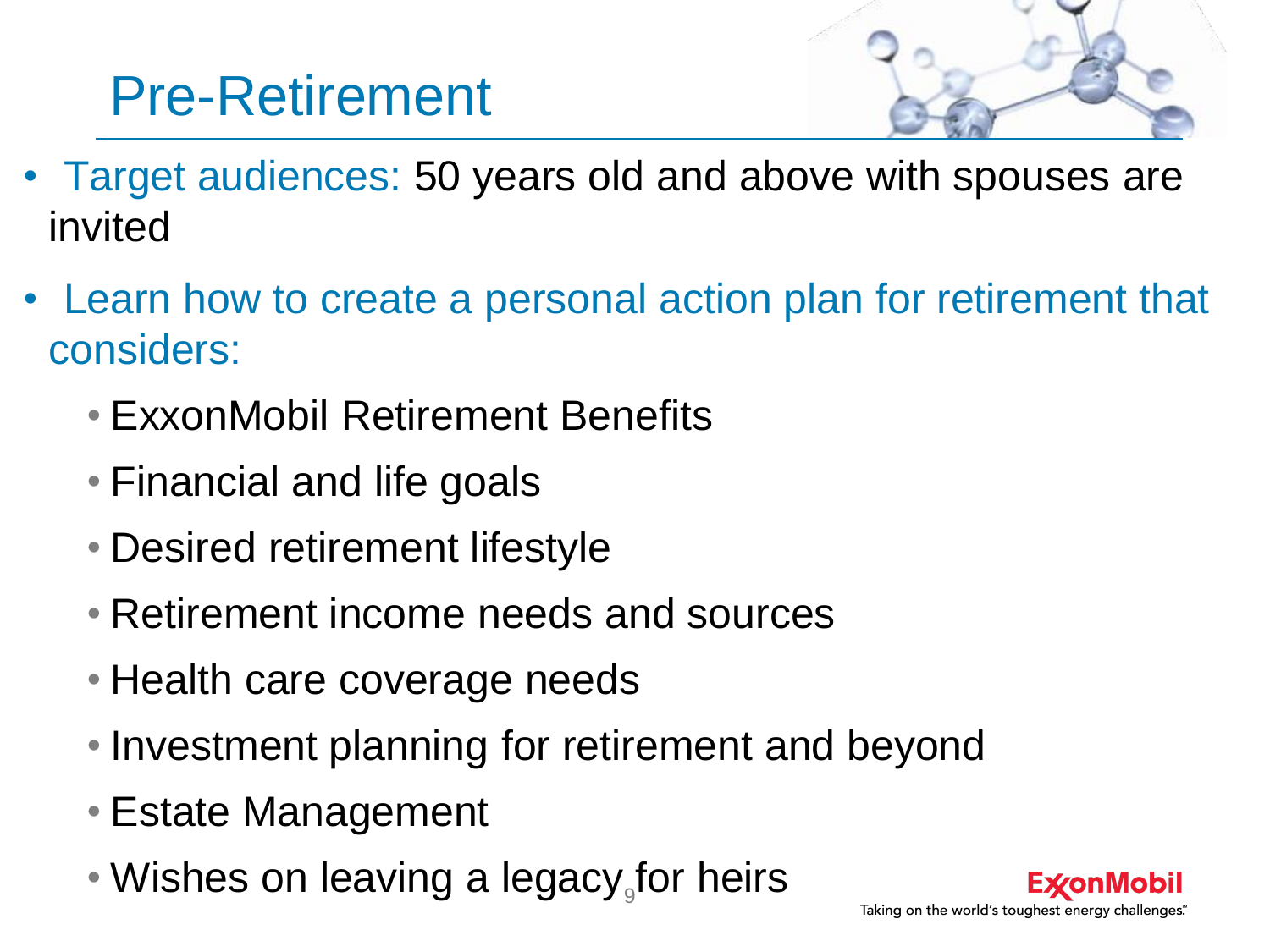### Insurance Cover

• Types of insurance:



- Health insurance
	- ExxonMobil Medical Plan
	- Retirees Up to 65
- Group Life
- Total Disability
- Travel Insurance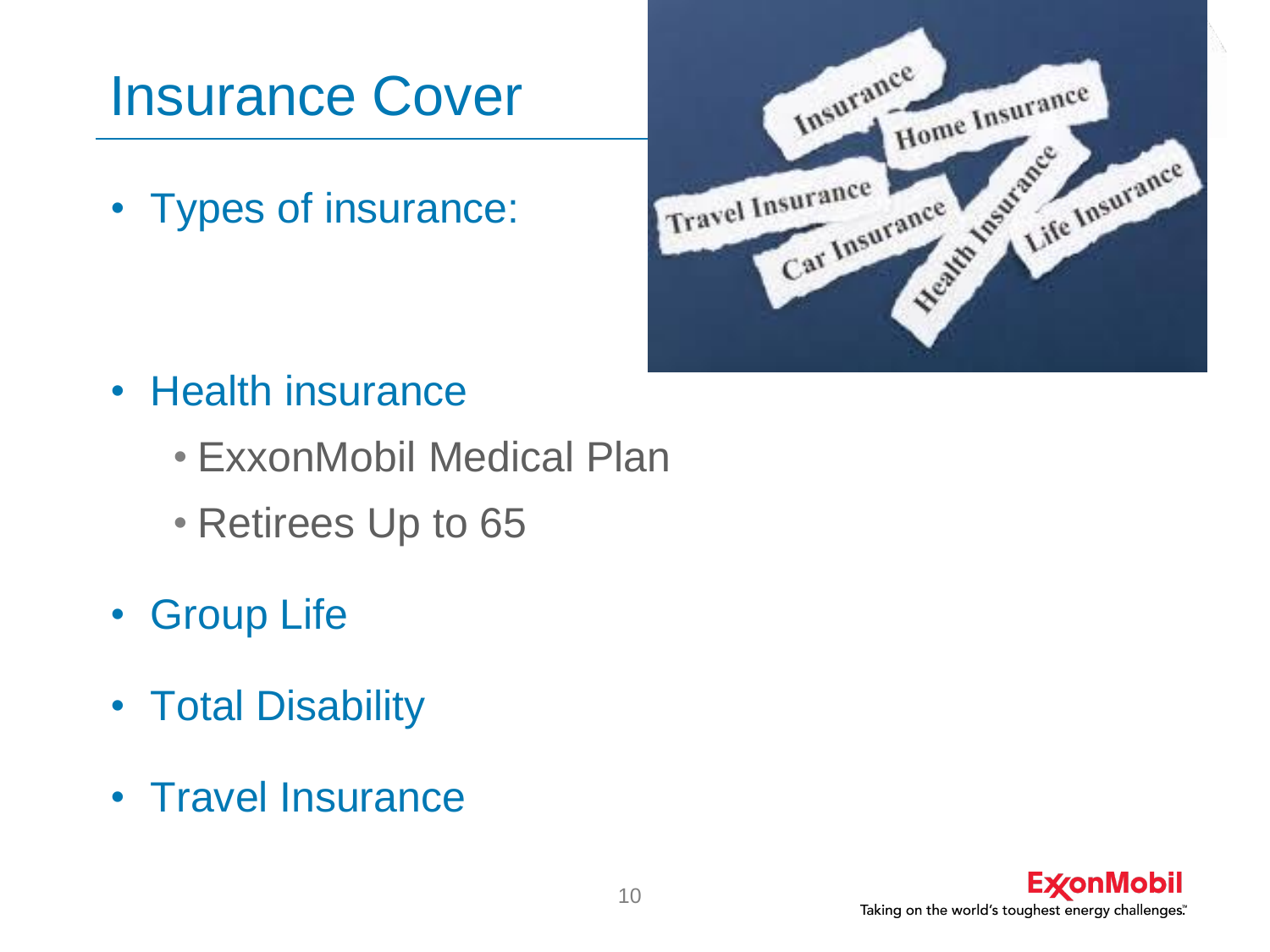#### **Retirement planning is not just about the money**

**Retirement Planning**

**Emotional**<br>Physical<br>Financial

**Peace of Mind**

11

Comm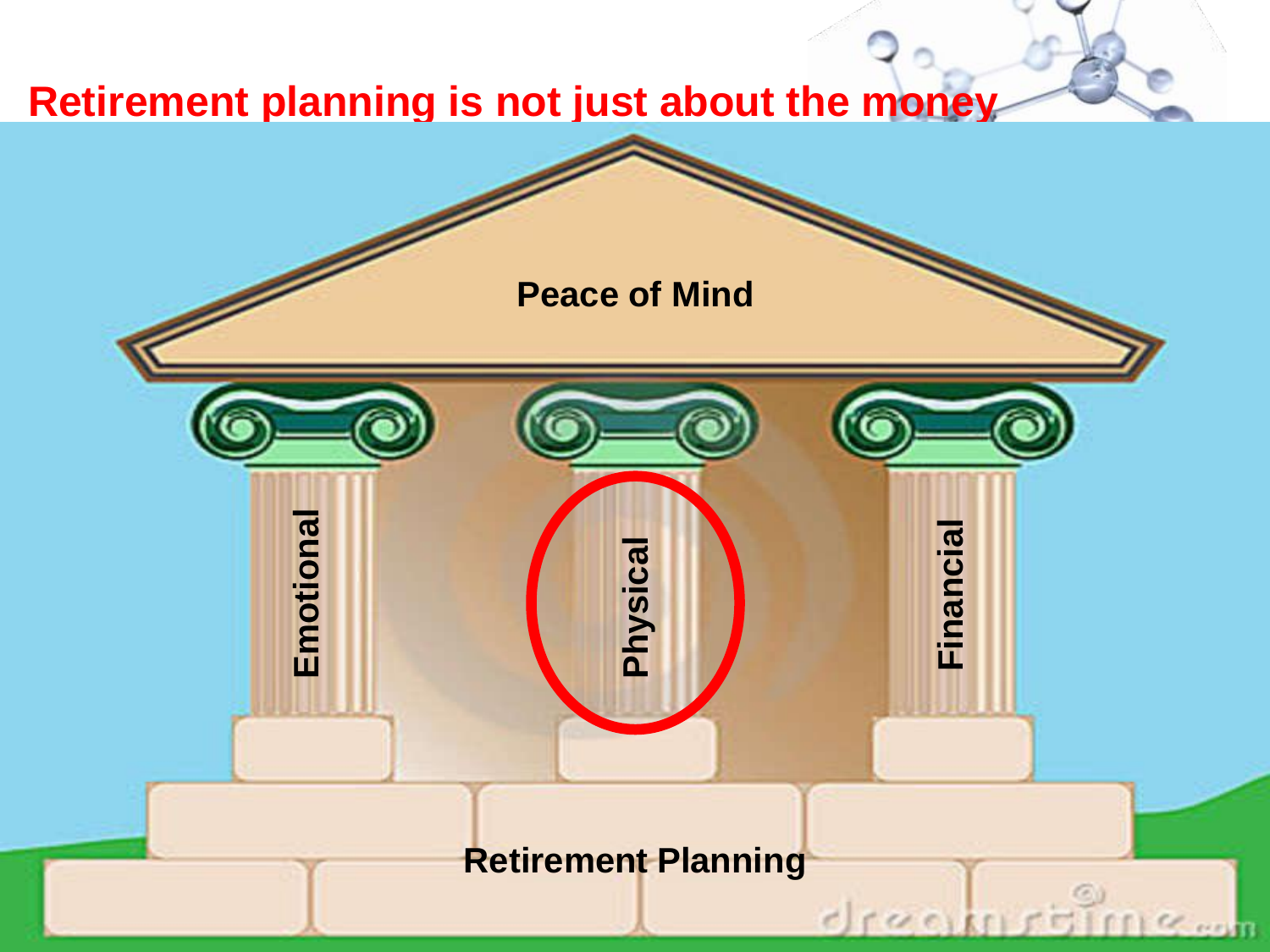### Physical Wellbeing



- Healthy body
	- Funds required to remain healthy
		- Food supplements
		- Medical check-ups
- Programs to promote health
	- Gym facilities
	- ExxonMobil Medical Plan
	- Office Safety & Health Committee
	- Safety & Wellness Committee in every department
	- Periodic health check-ups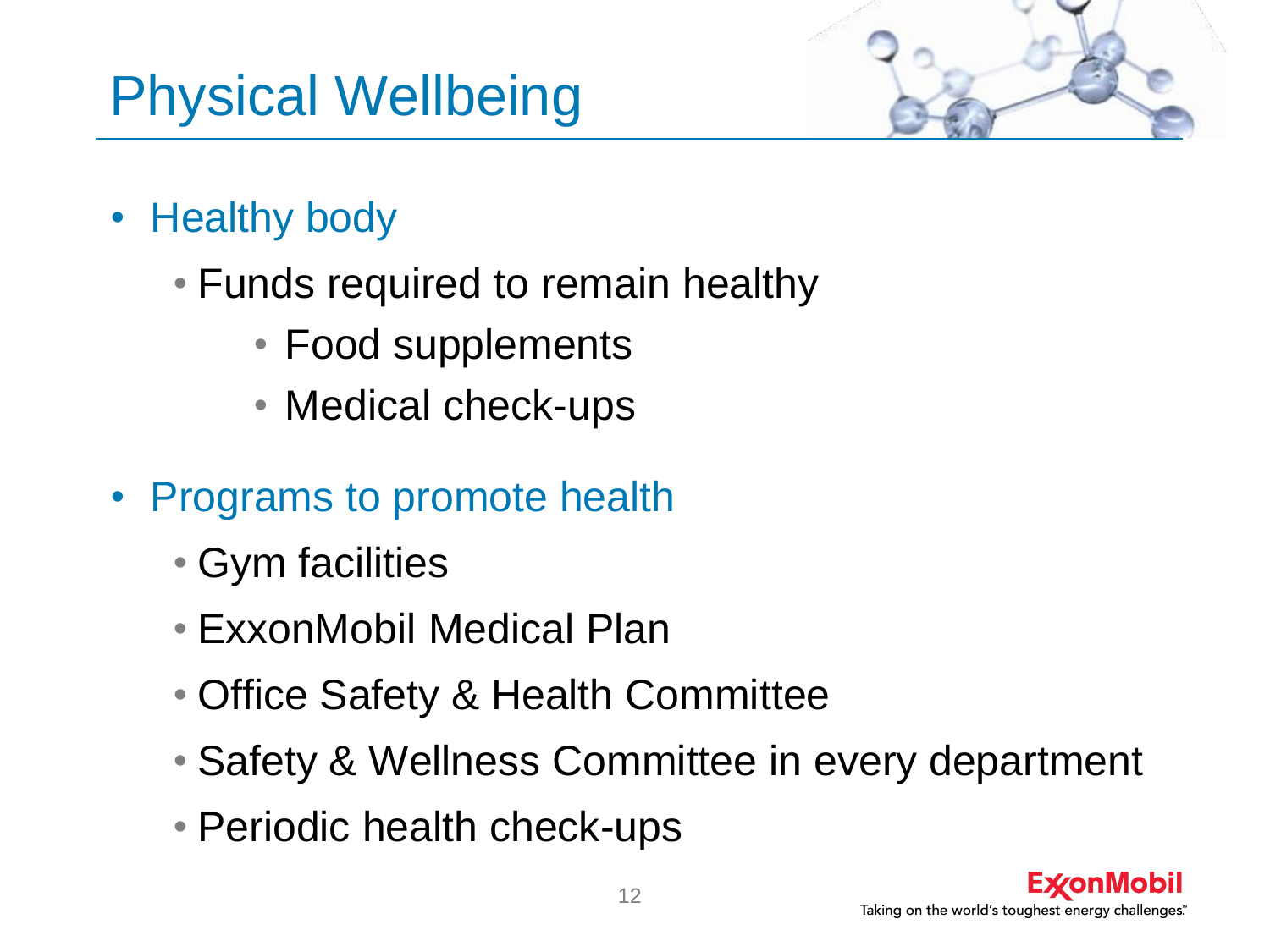#### **Retirement planning is not just about the money**

**Retirement Planning**

**Emotional Physical Financial**

**Peace of Mind**

13

Comm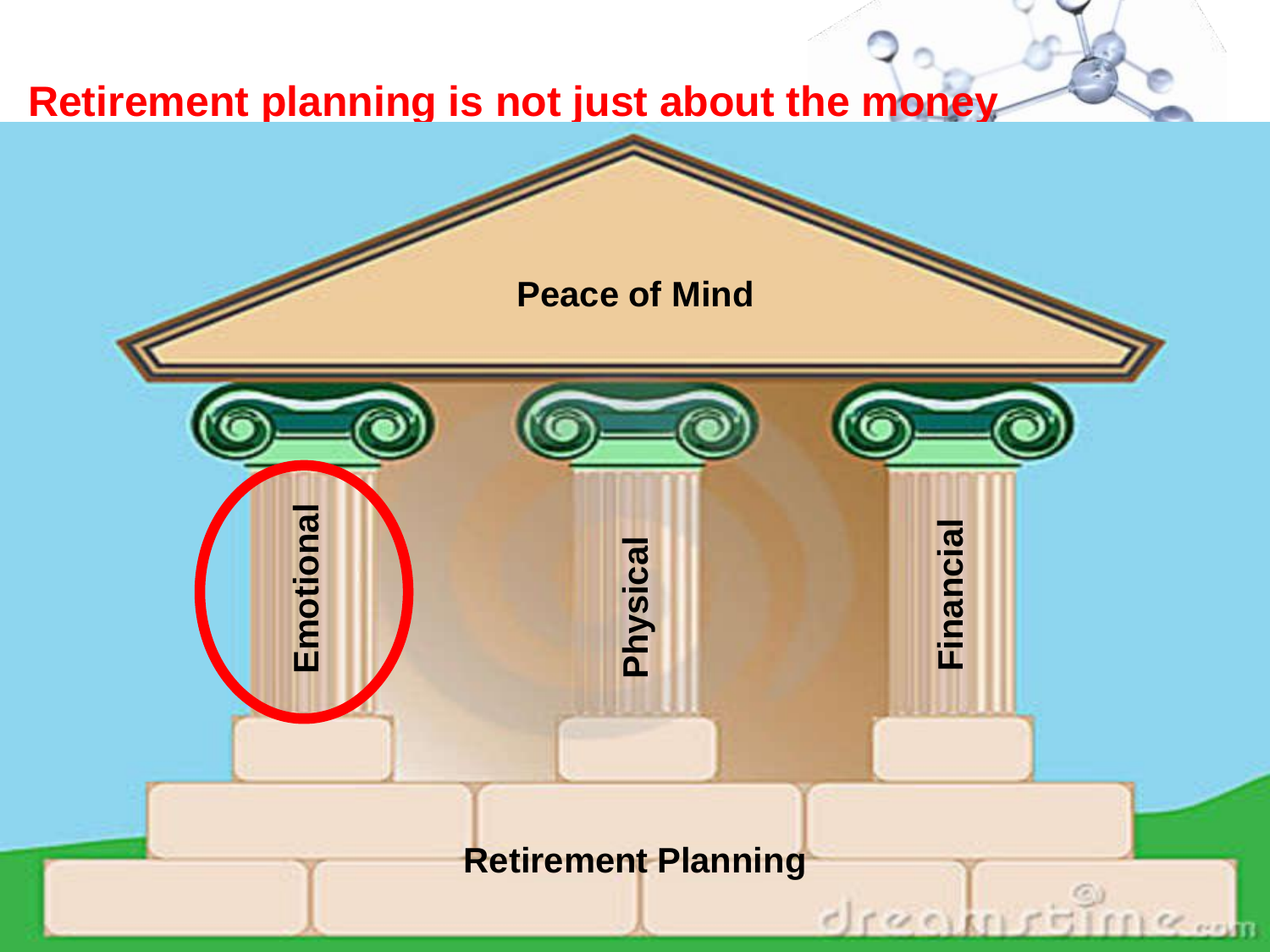### Emotional/Psychological Wellbeing

- ExxonMobil Health Advisory Program (EHAP)
- Workplace Flexibility Programs:
	- Modified work week
	- Part time regular
	- Extended part time regular
	- Vacation advance
	- Focused Assistance programs
		- Dependent Care Assistance
		- Child Adoption Assistance
		- Employee's Survivor Financial Counseling
	- Adaptable Workplace Program